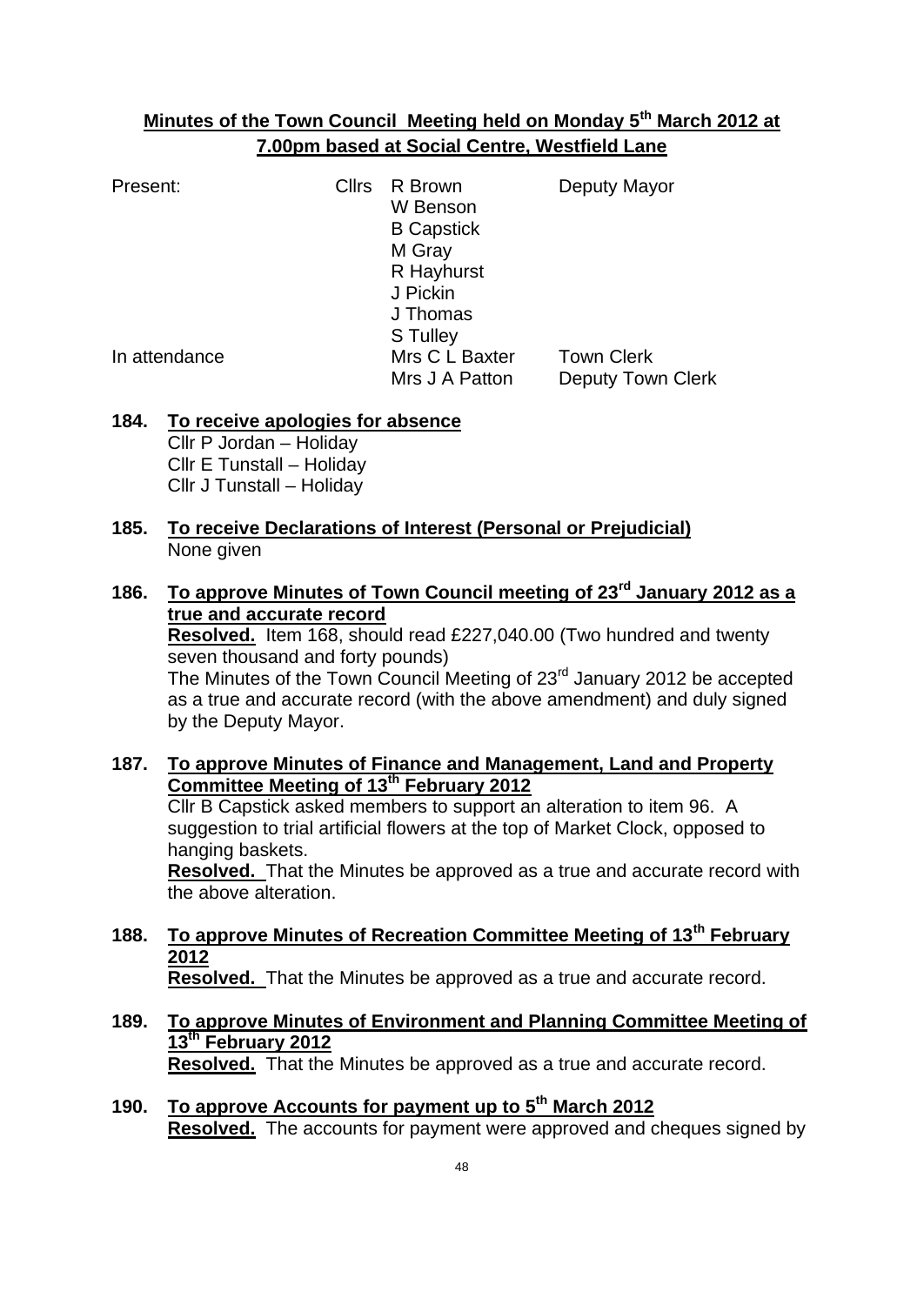Cllrs Brown, Hayhurst and Pickin in the sum of £2,722.19 (General Account). The accounts for payment from Wages Account in the sum of £5735.04 were approved.

**191. To approve Receipts and Payments report up to 29th February 2012** Report to be circulated when Bank Statements for month end are received.

### **192. To submit items of Correspondence (FIO)**

S & B Smallman – Quotation for Tarmac work – Social Centre WYPF – Pension rates for 2012/13 – 21.6% Employers Contribution National Savings – Interest received Anne Bond – Request for donation to Young at Heart Group WMDC – Transfer of Frickley Park to Land Trust NALC – Employment Briefing WMDC – Invitation to Mayors Charity Ball

- **193. Agree date, time and venue for Annual Parish Meeting Resolved.** The Annual Parish Meeting will be held on Monday 16<sup>th</sup> April 2012 at 6pm until 7pm, based at Social Centre, Westfield Lane, South Elmsall
- **194. Cllr B Capstick to report YDSS funding application for TGI Friday's Resolved.** The group has been successful with the funding application for the amount of £3,461.50. The funding will provide a youth worker for Friday evening based at the Weston Hall. Cllr Capstick has opened discussions with Minsthorpe Community College regarding the long term future of a youth club.
- **195. Members to consider applicants for Services to South Elmsall Award Resolved.** Members considered the proposed candidates, and accepted they were both recognised for their voluntary selflessness and commitment to others. However, it was decided that the award should be given to candidates with a long term history of commitment to the Town.
- **196. Consideration to purchase crushed brick for Westfield Lane Allotment access path**

**Resolved.** The Town Council will not purchase crushed brick for Westfield Lane site as it is not appropriate material for this site.

**LGA 1972, section 100A (4), all meetings should be open to the public unless they include the likely disclosure of exempt information as defined in paragraphs 1 and 3 of part 1 of schedule 12A to the Act. The public interest test must be applied and favour exclusion of the information from the press and public.**

#### **197. Staffing Matters – In camera**

Report from meeting of 9<sup>th</sup> February 2012 circulated to all members. Request for member of staff to see Occupation Health Nurse, granted.